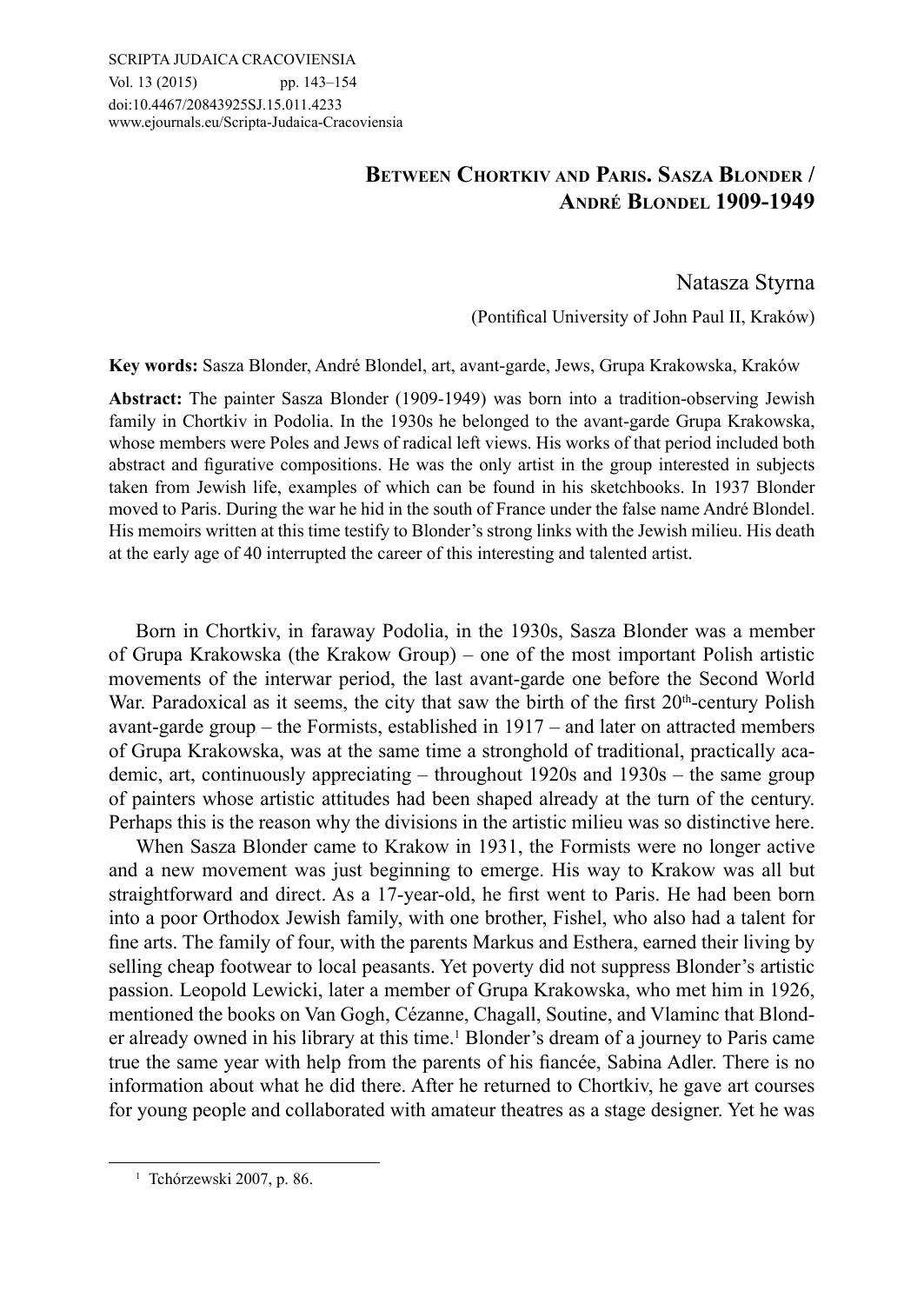haunted by Paris. He returned in 1929, and began studying at École Nationale Supérieure des Beaux-Arts. Two years later, he decided to switch Paris University for Krakow Academy of Fine Arts. This decision must have been influenced, at least to some degree, by Leopold Lewicki, with whom he was staying in Paris and who had studied in Krakow.

Upon his arrival in Krakow, Blonder met other artists with whom he would form Grupa Krakowska in the following months, including Stanisław Osostowicz, Jonasz Stern, Maria Jarema, Henryk Wiciński, and Mojżesz Schannenfeld. One of the painters from the group, Berta (Blima) Grünberg, would become his wife. Out of the 15 members of the group called Grupa Krakowska, only one was born in the city. The majority of them, like Blonder, came from the Eastern borderlands. Many were Jewish. All were poor. The best of them all, Leopold Lewicki, was the son of a railwayman. Thanks to free tickets, once in a while his mother was able to bring him food from Chortkiv to Krakow and feed the whole group.<sup>2</sup>

Blonder's decision to continue his studies in Krakow may have been prompted by financial reasons, or perhaps he wanted to be closer to his family and home. It is rather difficult to imagine that – having spent some time in Paris – he could pin his faith upon education at Krakow Academy of Fine Arts or upon contacts with Krakow artistic circles. However, this was quite a common motivation among members of Grupa Krakowska coming from the provinces. A vivid description of the situation is given by Jonasz Stern, who years later spoke of Krakow's Mount Olympus and the "savages" who came to the "Polish Athens" to become somebody.<sup>3</sup>

Regardless of Blonder's motivation, they all experienced disappointment. As Stern put it, it soon turned out that all it took to become a member of Krakow's bohemia was to "party, play jokes, and take advantage of the leniency of Krakow's patrons of art with a capital "A." This was the way of living of the artists – very distant successors of the Młoda Polska (Young Poland) movement. All one needed was to get a cloak, a black tie, and a Rembrandt-style hat, grow a beard, and go in for cheap art, namely painting sentimental landscapes, amused Krakow folks, a highlander with bagpipes or a violin, sheep grazing on mountain meadows..."<sup>4</sup>

What was perfectly satisfying for the Krakow artistic milieu seemed superficial and boring to newcomers from the provinces – not only the city's exhibitions, but also the approaches to education at the Academy of Fine Arts, where names such as Picasso and Cézanne provoked but a sneer or pity. "Uncouth, starving, passionate" – this was how Jonasz Stern described the members of Grupa Krakowska. These words described both their lives and their art. And they were very serious about their art. The writer Kornel Filipowicz recalls the Blonder of that time: "Like all poor students at that time, he lived in a dreadful, dark room; he didn't have much to eat and didn't care much for it, but he was always working. Nowadays, one cannot see young painters working hard like he did."<sup>5</sup>

He painted, and made hundreds of drawings, but he also found time to engage in politics, which formed an important element of Grupa Krakowska's activity. Many members came to Krakow with social radicalism in their minds, instilled in them already at home.

<sup>2</sup> Potocka 1988, p. 30.

<sup>3</sup> Stern 1964, p. 227.

<sup>4</sup> *Ibid*.

<sup>5</sup> Filipowicz 1958, p. 8.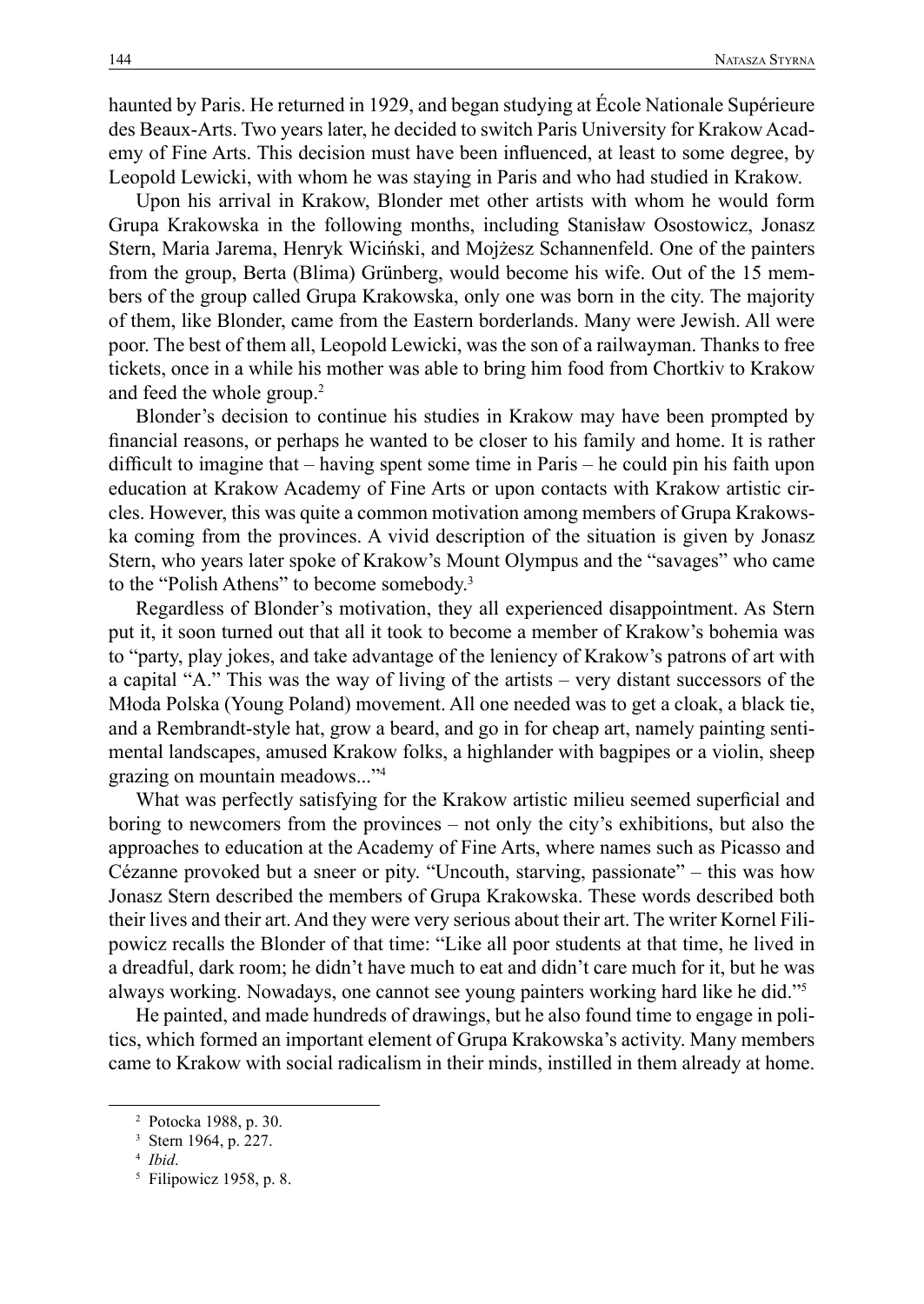Some had previously been sentenced for involvement with communist organizations. Yet they did not abandon these activities, such as distributing subversive leaflets, painting slogans on walls, and encouraging workers to fight for a better political system and social justice.

Consequently, they soon got into trouble, also in the Academy of Fine Arts. The events that took place soon after Blonder had embarked upon his studies, on 17 November 1931, were overtly anti-Semitic and formed an element of the wider campaign against Jews that was sweeping through Polish universities at the time. Young people supporting National Democracy demanded that Jewish students leave the studios; force was also used against non-Jewish students who tried to defend their colleagues. This was the first occasion when the names of Grupa Krakowska members appeared together in the official documents of the Academy of Fine Arts. Lewicki, who stood up for his Jewish friends, found himself on the list of students suspended in the wake of these events, while Blonder, Grünberg and Stern were among the signatories of the letter in defense of Lewicki and others. The attackers tried to shift the blame on the victims, pointing to their leftist, anti-state views. Eventually, all participants of the events were reprimanded.<sup>6</sup>

The political views of the Group's members were to a considerable degree shaped by their social origin and economic situation. In Krakow, they had to earn their living, pay the tuition fee, and buy paints. They could not afford this, and Krakow did not have any interesting prospects to offer to talented newcomers from the provinces without a penny in their pockets. The world of art fell into comfortable stagnation, controlled by people who in their opinion did not have much to say and could not care less for people like them. They had become aware of this injustice long before they started studying. But here, in Krakow, where they had to struggle to keep their head above water, the problem appeared even more evident.

The Group's key ideologist was Jonasz Stern, whose views were the most radical of them all. Blonder, like the majority of the members, shared his views. He was a member of the Communist Youth Union, engaged in political activity; he participated in meetings with workers, and supported peasants fighting for their rights. In 1933, he donated his drawing to a committee defending the peasants, which was printed on leaflets handed out in return for donations given to support the cause. Once, in his early youth, allegedly a Zionist,<sup>7</sup> he now became a fervent supporter of communist ideas – yet with one objection: there was one thing more important to him: painting, art, self-development in this area, perfecting his ways of artistic expression. He took part in lively all-night debates; yet at the same time he was annoyed that they took him so much time and drew him away from what was really important. One can hardly find any political opinions in his memoirs (which he began to write in the 1930s), but they give a detailed picture of his struggle with painting, color, and form; they reveal what was most important for him, more important than politics or even the family, which, when things were getting harder, he saw as an obstacle on his way to fulfilling himself as an artist.<sup>8</sup> This last comment relates to the second marriage of Blonder, solemnized in France, after he had left Poland. His first marriage broke up for other, most likely ideological, reasons. His first wife,

<sup>6</sup> Ślesiński 1969, p. 224. See also Styrna 2005, p. 141.

<sup>7</sup> Warner 1998, p. 2.

<sup>8</sup> Blonder's memoirs 1943, p. 72.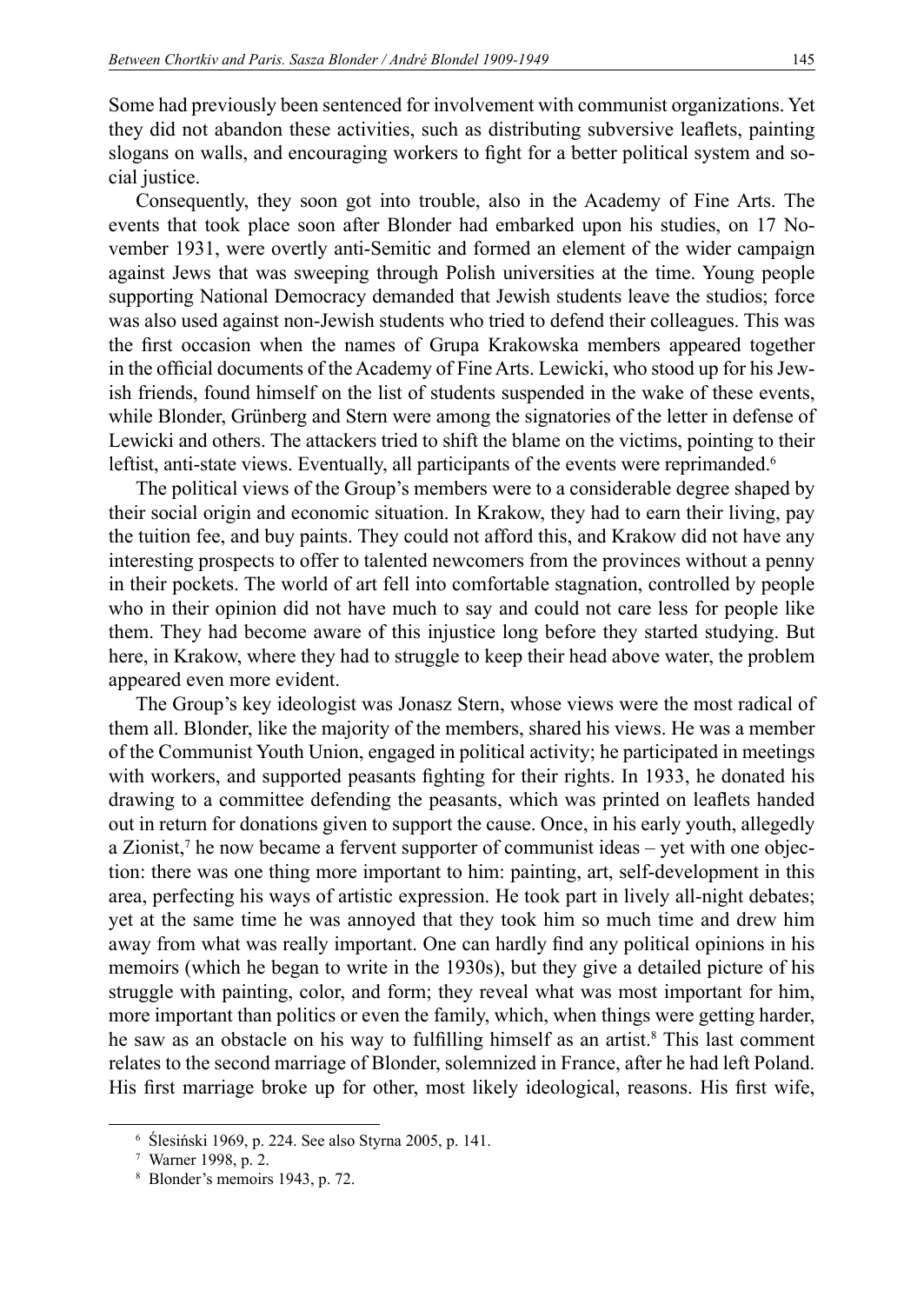the painter Blima Grünberg, came from a very traditional Jewish milieu, saturated with mysticism, and turned out to have a rather ambivalent attitude towards communism. She cherished the idea of social justice, but rejected the materialistic principles of the movement. With time, she more and more overtly voiced her "mystic" needs. Their break-up, envisaged by a friend of both, Erna Rosenstein, was inevitable.<sup>9</sup>

Blima Grünberg's attitude became evident later on, at the beginning of the 1930s in Krakow she succumbed to the persuasion of her husband and strongly leftist friends. Their radicalism in political matters was accompanied by ideological commitment and radicalism in art. They did not have ready-made recipes for art. Nor did they have any specific artistic program. All they knew was that they did not consent to mediocrity in art, milking the same stale formulas over and over again. For this reason they kept mercilessly attacking their Academy teachers and, consequently, some of them were expelled. They were bored with and sickened by the clichés pouring out from the paintings admired by Krakow's high society. They disagreed, but did not lose faith in the power and importance of art in which they saw enormous potential, which – by breaking away from wornout conventions and tried clichés – was capable of depicting the epoch they lived in and its problems – their problems. Their art was to be inextricably linked with life, with what they saw around them, and what absorbed their attention. It was to be art capable of bearing the burden of growing problems, yet without slipping into cheap propaganda. Art that was as true as the dilemmas and problems they were facing.

They had a wide range of inspirations. Far from any dogmatism, they felt equally comfortable drawing on the work of Mondrian, Russian Constructivists, Picasso, or Léger. They were attracted by the scathing political satire of Grosz and poetic paintings of Chagall. As for Polish artists, they admired the most constructivist avant-garde movement. They also enjoyed incorporating into their works the proposals of Leon Chwistek, a distinguished Polish scholar and artist and author of the theory of zonism (*strefizm*),<sup>10</sup> who supported their activities from Lvov.

Blonder's works demonstrate an equally broad scope of interests. In 1933, in Warsaw, at Wystawa Plastyków Nowoczesnych (Exhibition of Modern Visual Artists), and subsequently in Lvov at the first exhibition of Grupa Krakowska, Blonder showed both abstract and figurative paintings. The works presented at that time – *Vertical, Horizontal, and Diagonal in Spatial Arrangement* [*Pion, poziom i ukos w układzie płaszczyznowym*] and *Triangle* (*Yellow Triangle*) [*Trójkąt* (Żółty trójkąt)] – clearly demonstrate the influence of key geometric abstraction painters; yet, at the same time, they deviate from abstractionist principles in an obviously intentional way. Concurrently, he makes figurative compositions: genre views, portraits, still-lifes, landscapes. Their forms, often reduced to the simplest signs, reveal his experience in abstract painting. He does not care about obvious resemblance. A painting should have its own ways, follow the logic of a painterly composition; it should have a meaning of its own. Painting, he explains, is not about imitating the forms you can see in nature, even the most beautiful ones. Painting is about creating the world anew, giving life to a new, separate being unlike anything that already exists.<sup>11</sup>

<sup>9</sup> Guzek 1992, p. 11.

<sup>10</sup> Zonism – a theory developed by Leon Chwistek in the 1920s, postulating that a composition should be divided into zones, each dominated by one color pattern and the same multiplied shape.

<sup>11</sup> Sasza Blonder's Archives 1929-1937, ref. no. 773-II-16, 91.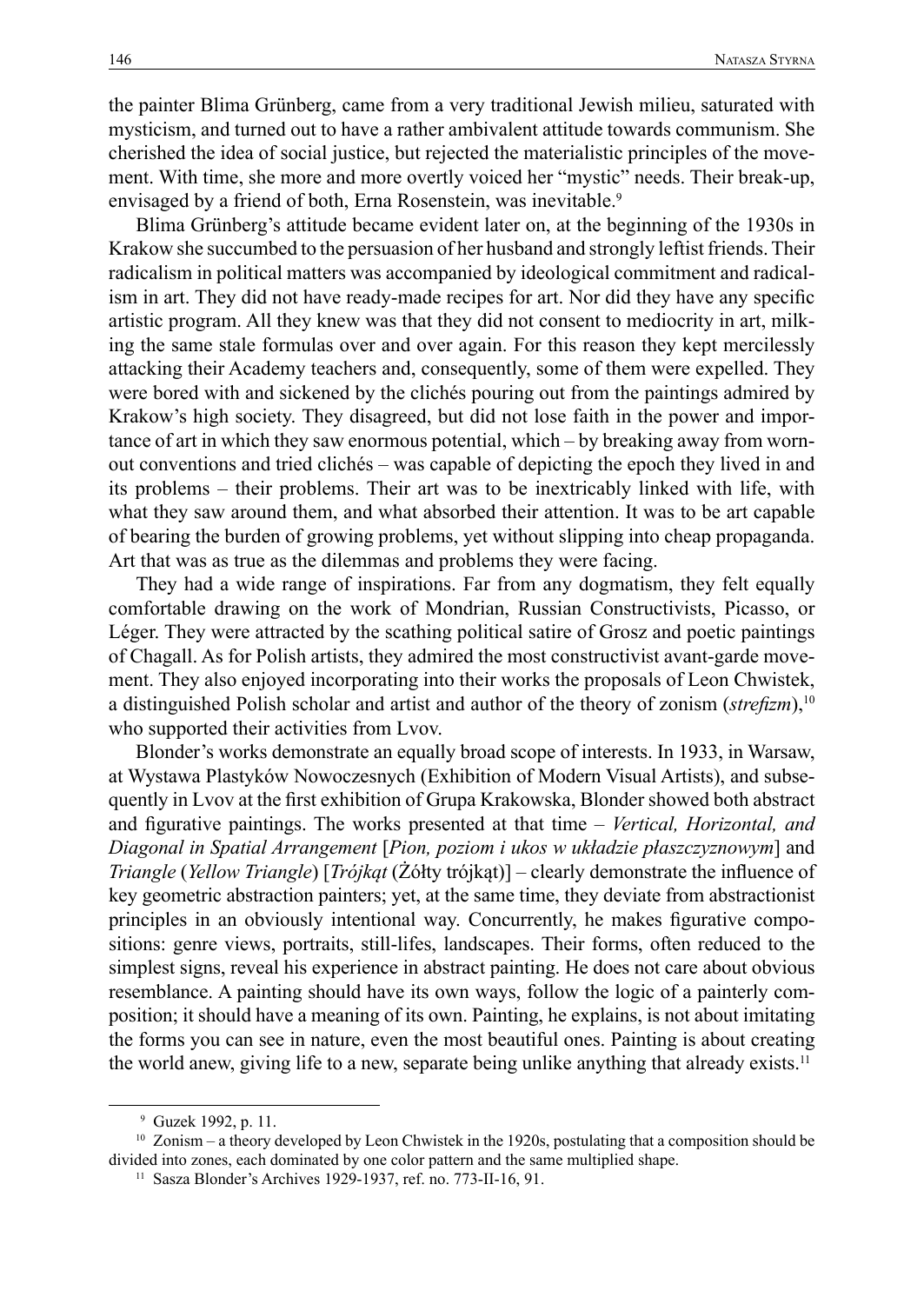From the very beginning, critics admired the outstanding expressionist value of his figurative compositions. This type of art had been his favorite throughout his life, since the earliest days already in Chortkiv, and later on, in Paris, where he was influenced by École de Paris. After the period of his deep involvement in abstractionism in Krakow, in the first half of the 1930s, his expressionist interests would again come to the fore, dominating his work completely in 1940s.

His compositions often have autobiographical traits and reflect his personal opinions on the surrounding world. *At the Sewing Machine* [*Przy maszynie*] – a painting which drew critics' attention to his work, with its thick, grooved texture, depicts Ms. Posner or her daughter, from whom he rented a cheap room with some other students. *Prison*  [*Więzienie*] (1934), painted in dark colors, featuring – simplified in form – figures of prisoners, refers to events that had taken place two years earlier – when several members of his Group were arrested after the dean had called police to the Academy due to the dissident contents of the works they presented at the year-ending exhibition. *Quarries*  [*Kamieniołomy*] (ca. 1935), with its nearly abstractionist, claustrophobically crowded forms, expresses the painter's general reflection on human life and fatigue caused by constant repetition of the same efforts.

More personal and intimate traits are found in his sketchbooks. He was said never to have gone anywhere without his sketchbooks, filling them with an enormous number of drawings, watercolors, gouache, and collages. Filipowicz recollected that "walking around with a thick sketchbook was in fashion in the Academy at that time, but filling them up with drawings, as Sasza did, was a peculiar form of protest; it was an urgent need stemming from attitude towards the world," the world he wanted to present in contravention of all painterly conventions, in his own way.<sup>12</sup>

There is everything here: a family chronicle, a chronicle of events connected with Grupa Krakowska; an image of his dying mother and portraits of Group colleagues in various situations; small-town landscapes, marketplaces and fairs; Orthodox churches, synagogues, and Catholic churches; Blima resting on a couch or at the easel in the Academy; bold erotic drawings; mothers with children in Krakow's Planty park; people queuing for a doctor; dozens of self-portraits – sulky, gloomy, concerned, pompous, groomed, teasing.

The artistic conventions deployed change from one sketch to another. Sometimes they are expressive, drawn in a changing nervous stroke. A moment later, random shapes are captured in a concise lapidary outline drawn with a single hand movement. He always gets to the heart of the matter; he is very expressive, and now and then wry and ironic. He is an acute observer of the world that surrounds him, and comments on the reality with his characteristic blunt sarcasm. But he can also be poetic, recalling with nostalgia the countryside, landscapes of Chortkiv, old ladies wrapped up in scarves, and poor carts drawn by gaunt horses.

At the same time, he keeps returning to abstractionism: geometrical compositions, merging rectangles, crossing sections, simple signs inspired by nature. This is his favorite game – eliminating details. He does it in a number of different ways, reducing shapes to their simplest, often geometrical outlines or to organic flowing borders, resembling solutions known from the paintings of the most prominent Polish avant-garde

<sup>&</sup>lt;sup>12</sup> Filipowicz 1958, p. 8.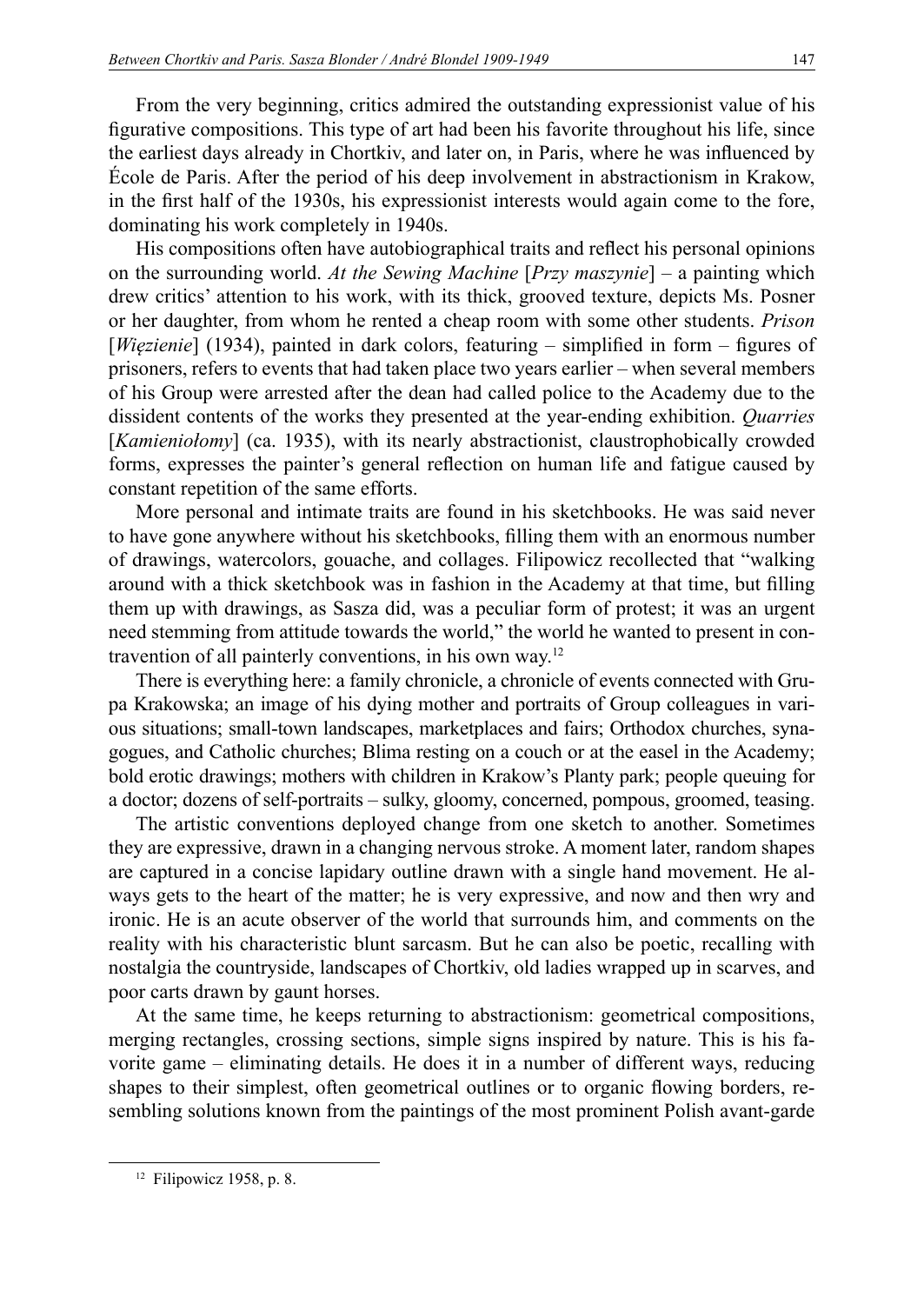artist of that time – Władysław Strzemiński, author of the theory of unism (*unizm*),<sup>13</sup> with whom Bolder kept in touch.

Another interesting motif in this inexhaustible treasury of forms and themes recurs in the sketchbooks – this is figures of tradition-following Jews, usually portrayed when praying or working. No other Jewish member of Grupa Krakowska left so many works relating to their cultural roots. Jonasz Stern, the most declared communist among them all, openly fought against manifestations of traditional religiousness. Born in Kalush and from deeply traditional circles, in his youth he would tease religious Jews by eating (pork?) sausages on Saturdays in front of a synagogue.<sup>14</sup> There is no trace of fascination with orthodox Jewish culture in his works. He also avoided contacts with the Jewish artistic milieu in Krakow, which formed their own Association in the 1930s. "I kept away from them," Stern recalled. He rejected cooperating with the organization's members because of ideological differences; however, it is difficult to say what he found the most disturbing, as he accused them of Zionism and a mercantile attitude towards art all at once. "They rummaged about in the circles of the Jewish bourgeois," he recollected with distaste even fifty years later.<sup>15</sup>

Yet this attitude was not shared by the whole milieu. Another member of Grupa Krakowska, the sculptor Mojżesz (Moses) Schwanenfeld, did not have any of the same objections as Stern, and participated both in exhibitions of Grupa Krakowska and in those organized by the Association of Jewish Artists. He was the only Jewish member of Grupa Krakowska to get involved in such collaboration. Regrettably, it is difficult to form any opinions on his art. He was murdered during the Second World War, like Szymon Piasecki, another Jewish member of the Group. Most of their works perished with them. Not many pre-war works by Berta Grünberg survived, either. Therefore, it is difficult to assess Blonder's originality in his interest in the Jewish world, compared to his colleagues from the Group. He surely found understanding in his non-Jewish friend from Chortkiv, Leopold Lewicki, who also used Jewish motifs.

The figures of Jews reappearing in Blonder's sketchbooks apparently prove how deeply rooted he was in the traditional environment from which he came. The family relations in his home were remembered and described at the end of the 1990s, by the artist's relative Tanya Warner. As she recalled, the Blonders were religious people who "lived by the rules of holy books" and brought up their two sons in this way. Sasza received substantial education in religion and in religious matters, as well as in other subjects, and never had any conflicts with his father. The father must have been tolerant, since – according to Tanya Warner – young Blonder was not really a practicing Jew as an adult, although in his youth he seemed rather attached to the tradition and respected the ways of the family. Since tradition prohibited depicting living persons, he portrayed his grandfather only after his death, before the funeral, despite the pain felt at that moment. In her accounts, Tanya Warner also mentioned an interesting self-portrait made by

<sup>&</sup>lt;sup>13</sup> Unism – theory formulated by Władysław Strzemiński in the second half of 1920s and published in 1928. It was one of the most interesting and original theories of the European interwar avant-garde. The artist called for unity of art and the place where it is created, abandonment of representation, and elimination of any tensions and contracts winning a painting perceived as a totally autonomous creation, a flat square separated by frames from the surrounding world, fully homogenous.

<sup>14</sup> Niezabitowska, Tomaszewski 1993, p. 116.

<sup>15</sup> Potocka 1988, p. 31.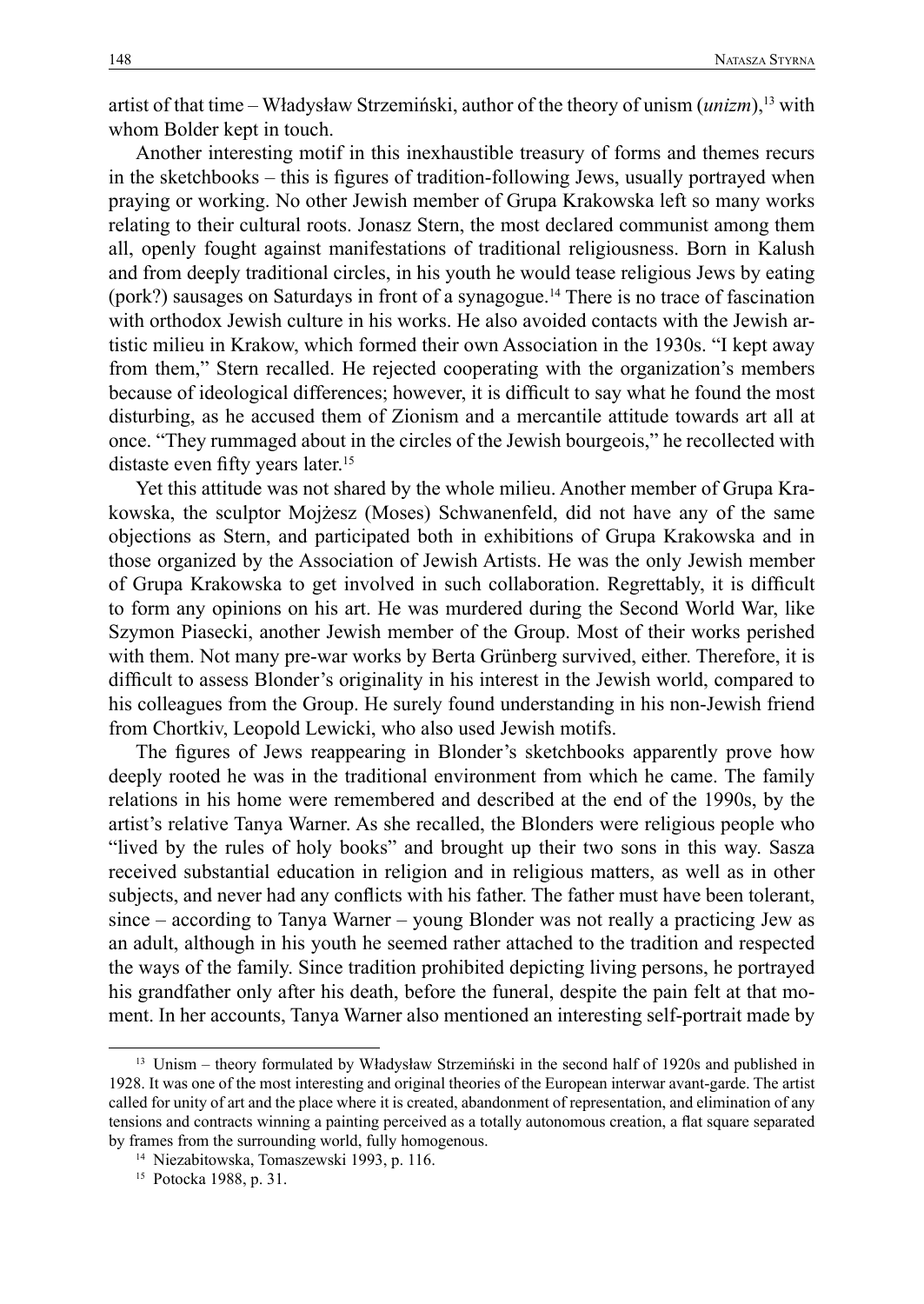the artist in his youth, proving his sense of identity, signed with his Jewish name, Yeshayahu.<sup>16</sup> One could say that, in this case, the signature also serves as a title.

The Jews in his sketchbooks wear prayer shawls, tefillins, and sometimes we might see a leather strap wrapped around an arm; religious ecstasy is in the air. He draws face to face or hidden in the women's gallery in the synagogue during prayers. There is some nostalgia noticeable in his approach to the theme, and sometimes also a glimpse of irony. While rooted in the tradition, he must also have been aware of the picturesqueness of the theme. But he was at the same time free of the overexcitement characteristic of outsiders. He simply records an element of the world close to him. He is interested in Jews as in any other subject. Blonder's Jews wearing traditional clothes did not look different from farmers or his university colleagues, although in the case of his colleagues it could be said that he knew them well and liked them a lot.

He treated the figures of Jews like any other figure; therefore, the words found in one of his notebooks – concerning the essence, the nature of painting – should not be perceived as evidence that he distanced himself from such themes.<sup>17</sup> The artist used the Jewish motifs present in his works as an example. He explained that his intention was not to record their lives or appearance, but to use them as a pretext to study and solve formal problems. Quote: "Sensing the beauty of nature is a different experience than painting. Painting is about composing a piece of work out of defined components to produce a plastic phenomenon unlike anything else. Similarly, I am not excited by the world of Jews in a way that would make me eager to paint it; their lives, their appearance is interesting to me, but in a different way  $-$  I'd rather paint a colorful surface."<sup>18</sup> Yet another time the artist, in his own words, proves that what he cares about the most is art, the means of expression it offers, the language used to communicate with the world, which is the closest to him. Yet, interestingly enough, he chose a Jewish motif to illustrate this opinion. Perhaps this proves that the theme was actually important to him; perhaps it is an excuse justifying the frequency with which he used it in his work. Looking at his sketches one may get the impression that he was fascinated with this theme. Yet the same could be said about other motifs painted by the artist, recorded in detail and with humorous street scenes, people in a café, and the faces of his friends.

Jewish themes did not stand out from his other works, but they were present and constituted an important element of his artistic output. Despite the reserve with which he talked about it, it proved his strong attachment to his family and tradition that shaped him, where he felt at ease, and which he missed when he was separated from it. Tanya Warner described him as "a Jew involved with a plight of his heritage."<sup>19</sup> Her opinion matches the words of the artist himself, who in 1943, when hiding out in the south of France, in a very moving way expressed his sense of ethnic or cultural identity. He wrote, "When I think that I could suddenly die here, when I am believed to be something else than I actually am, I would never want to be buried in some other cemetery and among some other people:

<sup>16</sup> Friends called Blonder by the name Sasza [Sasha]. The name in official documents is Szaje [Shaie] or Szaja [Shaia]. Tanya Warner Blonder's relative mentions his Hebrew name in her letter of 1990s, spelling it with some uncertainty as "Yeshihu" (Warner 1998, p. 2).

<sup>17</sup> See Suchan 2010, pp. 20-21.

<sup>18</sup> Sasza Blonder's Archives 1929-1937, ref. no. 773-II-16, 91.

<sup>19</sup> Warner's letter 1998, p. 4.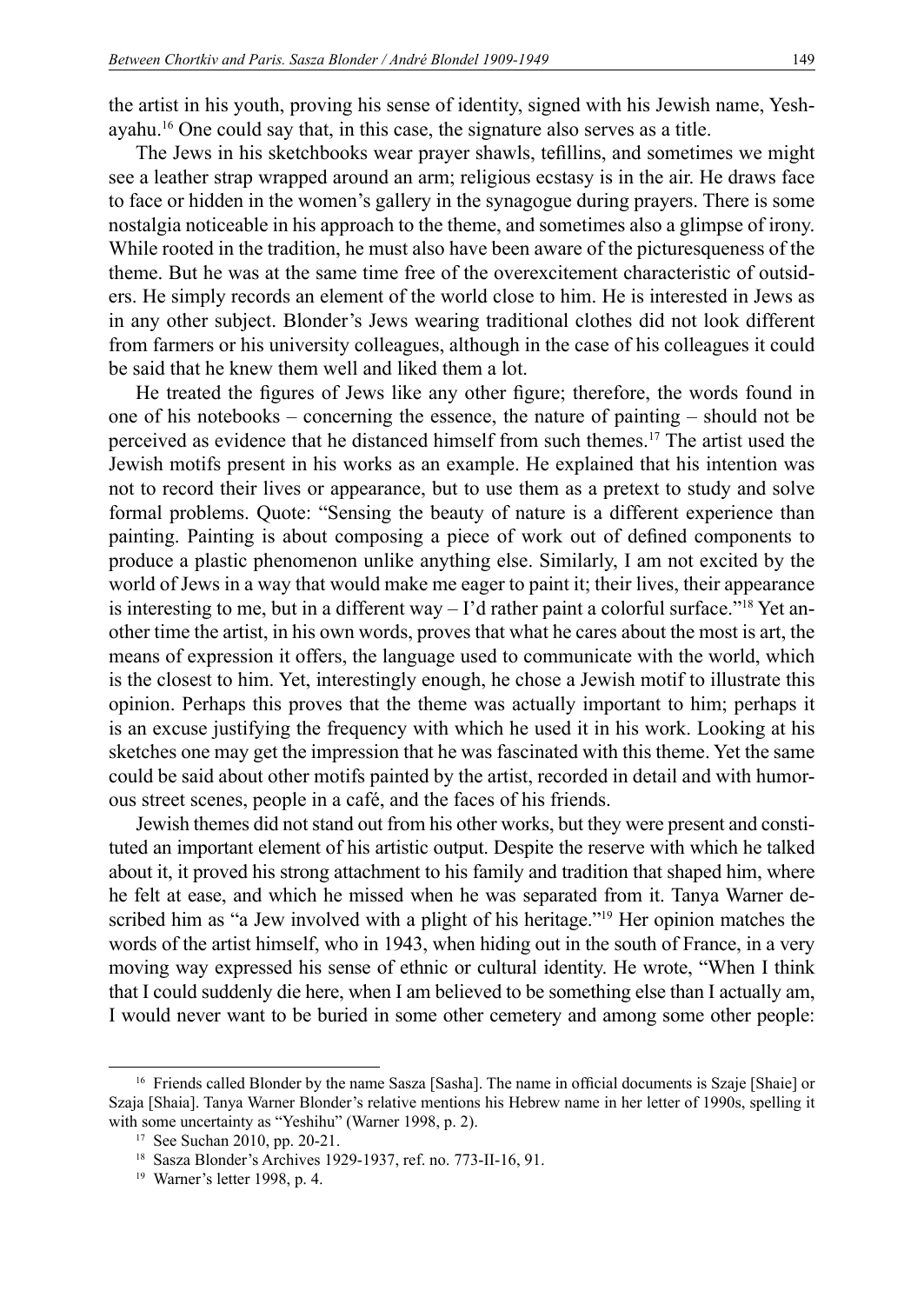[but] only among those I came from. I don't know if there are any Jews somewhere here, dead or alive. I would like to manifest that I am with them and from them. (...) My whole self, with good and bad sides, can be ultimately explained from the perspective of my true origin. I have been and I am experiencing atrocities suffered by my fellow men and I don't want to hide under shame or oblivion that what should be revealed."20

In 1934, Sasza Blonder finished his education in Krakow. He spent some time in Warsaw, now and then returning to Krakow; he worked at the Jewish primary school (Żydowska Szkoła Powszechna) in Bielsko as a director and stage designer, and he also collaborated with the Cricot theatre in Krakow. He was failing in health, but kept working a lot. He started to be appreciated, exhibiting his works in the most prominent art establishments. In 1937, he was the first member of Grupa Krakowska to have an individual exhibition in Warsaw's Salon Koterby. Landscape paintings started to grow in importance in his art, featuring solutions closely resembling the colorist movement – very popular at that time in Poland. This was accompanied by growing awareness of the importance of color in art. In 1936, he wrote: "The color pattern of a painting in the broadest possible sense seems to me to be a key issue and objective. I can see in my paintings that the theme, composition, and other components of a painting are subordinate to the concept of color pattern. I start with a theme, but I get carried away by color. Color is scale. Principles governing color allow me to work. Color is the relation between spots, arrangement of spots, their size and type. Color is a game played by spots; color is a secret meaning of the painting."<sup>21</sup> In 1937, he was awarded a grant from the Ministry of Religious Denominations and Public Education. Concurrently, he was excluded from the Association of Polish Visual Artists (*Związek Polskich Artystów Plastyków*) under the pretext of not paying the member's fee, but the true reasons were of a political nature. A few months later, the decision was revoked. He was even supported in his attempts to get a passport at a reduced fee. In the second half of 1937, he left for Paris. He absorbed the artistic life and did not return to Poland. When the Second World War broke out, he was in France, hiding under the false name of André Blondel. He kept this name after the war.

Jonasz Stern also survived the war and was the only Jewish member of Grupa Krakowska to stay in Poland. He survived, having experienced the greatest atrocities a human being can experience. The trauma of war found its expression at various stages of his later art. Also present in his art were motifs related to his Jewish childhood – Jewish symbols, outlines of matzevahs, and Hebrew fonts. Unlike before the war, when he had departed from the rules, tradition and rites of his home, now he reached for them, as if it were something obvious, necessary – a piece of the self that had never been erased, a tragic experience forming an element of his human identity. Because, until his death, he spoke as a human being, free of any ethnic or religious divisions. He retained this perspective until the end of his life, although it seems that the older he was the more vivid were the pictures, memories and experiences of the youth, family and of the world he had grown up in. Shortly before his death, he admitted in an interview: "If we are talking about painting, I must admit I have a dream. Some time ago I found a photograph of Kalush and I would like to paint one more painting. And you know what – this will be the

<sup>20</sup> Blonder's memoirs 1943, pp. 71-72.

<sup>&</sup>lt;sup>21</sup> Blonder's memoirs 1936, p. 4.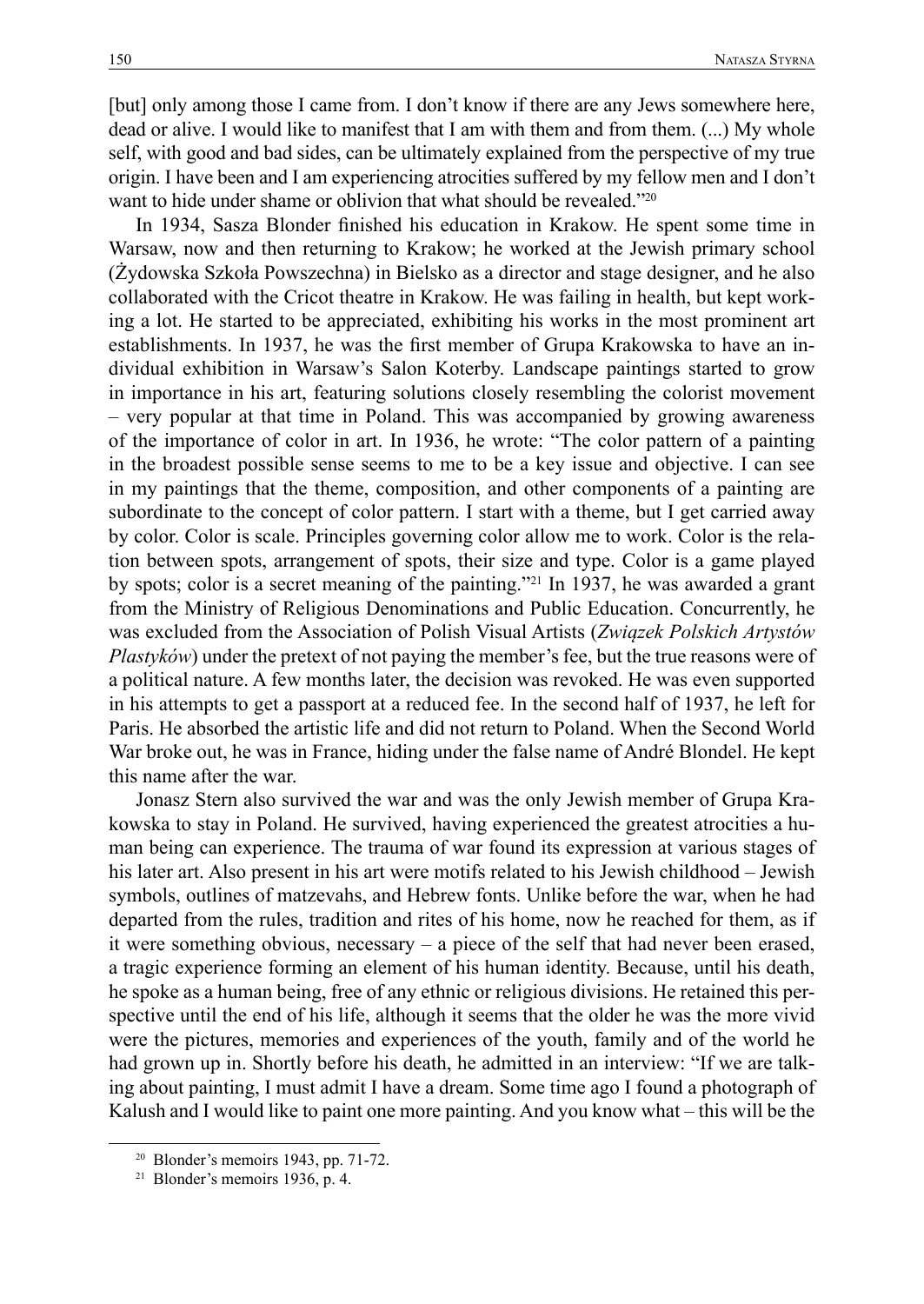only realistic painting in my life. And it will look like that ..." – he painted with his hands in the air. "At the bottom, among the hills, there will be Kalush, and above it, hanging in the air, waving, there will be a huge tallit..."<sup>22</sup>

Sasza Blonder never returned to Poland; he never saw Krakow or Chortkiv again. He stayed in France, remarried, and filled his paintings with images of his wife Louise and children Hélène and Marc. Traditional Jews disappeared from his sight and sketchbooks. He did not have the opportunity to look at life from such distant perspective as Jonasz Stern did. He died tragically in 1949, at the age of 40.





Sasza Blonder, Krakow, 1930s, photo. Collection of Hélène and Marc Blondel



<sup>22</sup> Niezabitowska, Tomaszewski 1993, p. 117.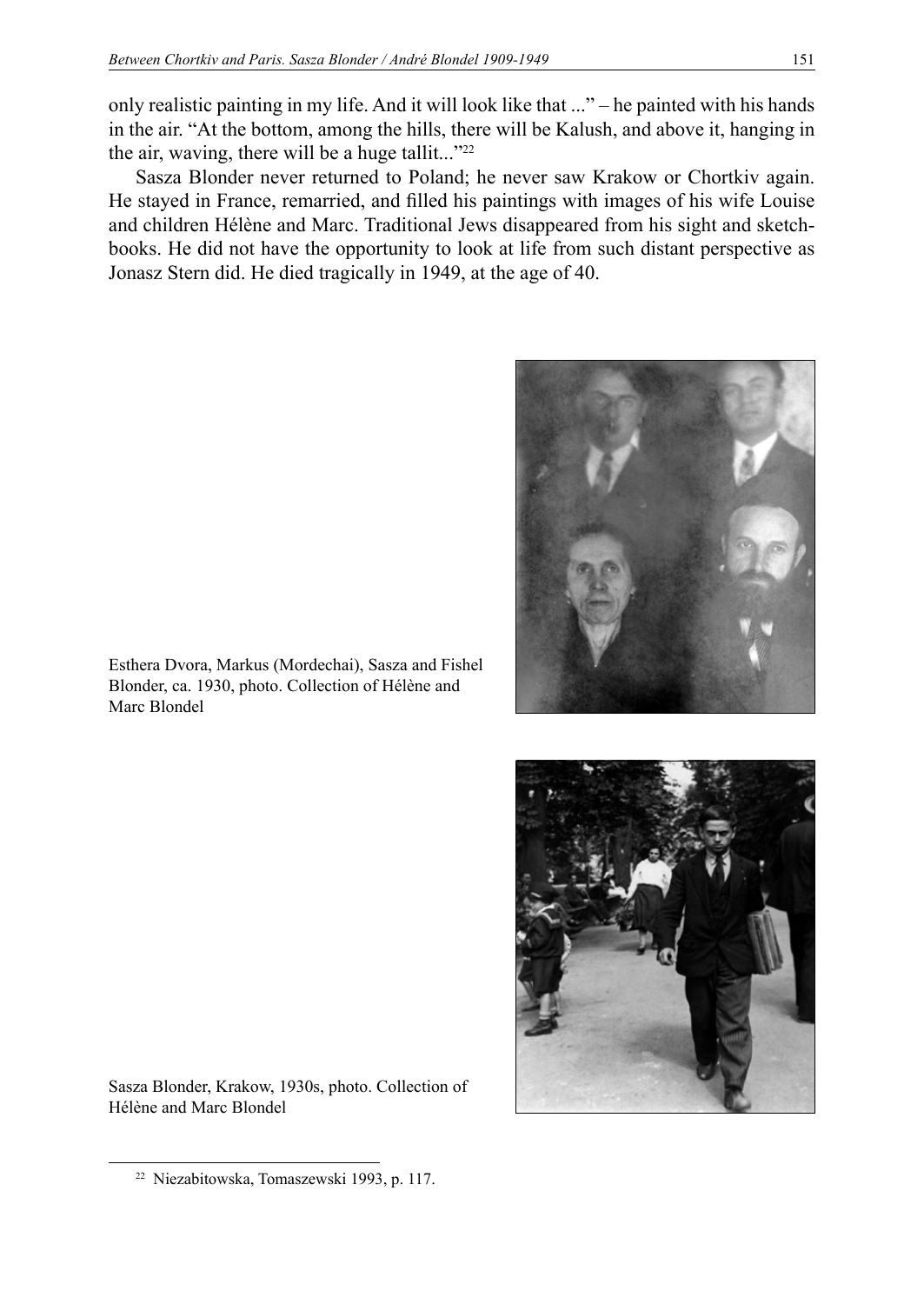

Sasza Blonder, *Prison*, 1934, oil on plywood, 108 x 90 cm. National Museum, Warsaw



Sasza Blonder, *A Wistful Young Man* (Selfportrait), pencil. Page from Sasza Blonder's sketchbooks. *Archives of Sasza Blonder 1929- 1937*, Special Collection of the Institute of Art of Polish Academy of Sciences, Warsaw



Sasza Blonder, *Portrait of Leopold Lewicki*, 1930, ink. Page from Sasza Blonder's sketchbooks. *Archives of Sasza Blonder 1929-1937*, Special Collection of the Institute of Art of Polish Academy of Sciences, Warsaw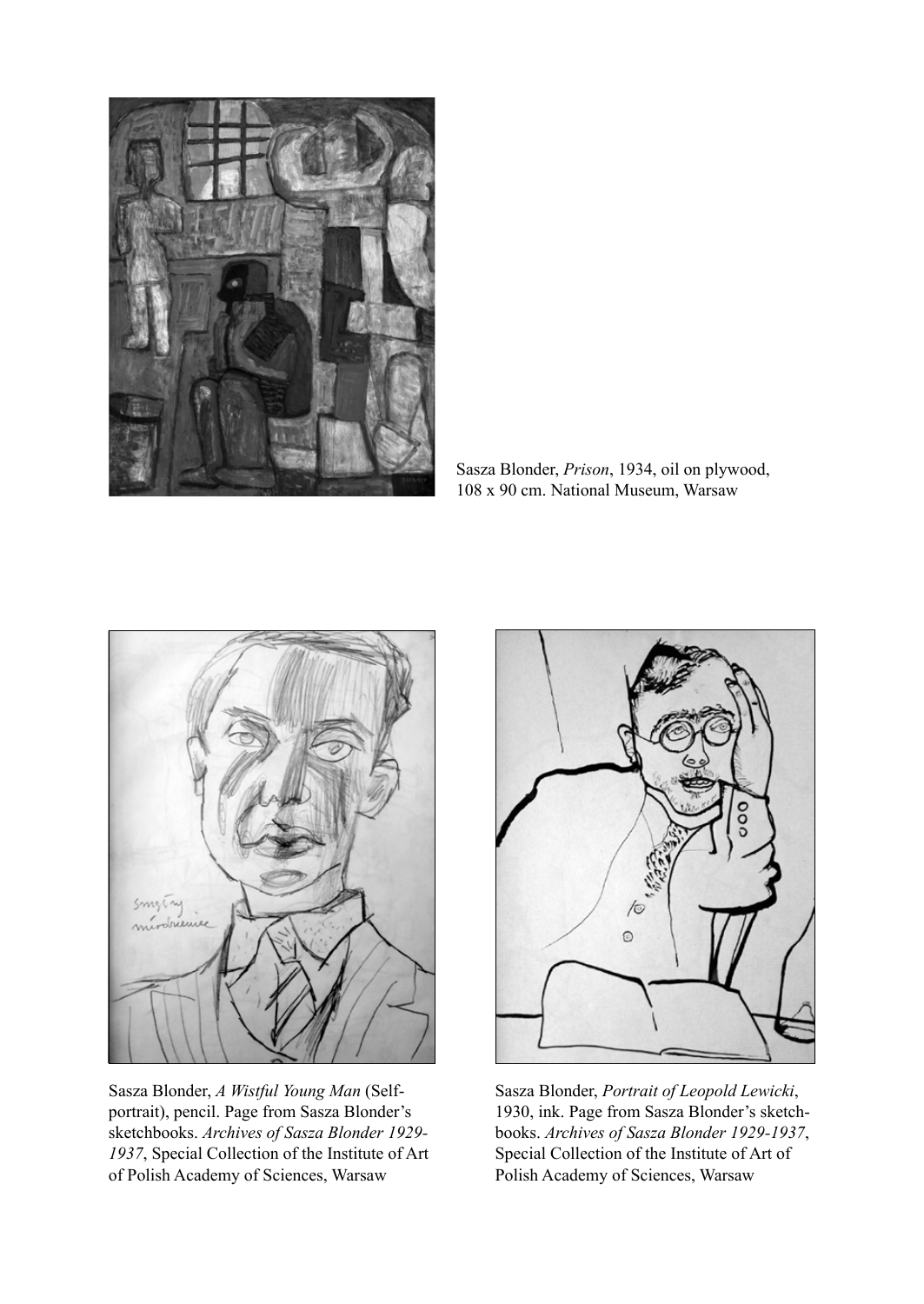

Sasza Blonder, *A Praying Jew*, ink. Page from Sasza Blonder's sketchbooks. *Archives of Sasza Blonder 1929-1937*, Special Collection of the Institute of Art of Polish Academy of Sciences, Warsaw



Sasza Blonder, *In the Countryside*, ink. Page from Sasza Blonder's sketchbooks. *Archives of Sasza Blonder 1929-1937*, Special Collection of the Institute of Art of Polish Academy of Sciences, Warsaw



Sasza Blonder*, In the Synagogue*, 22 x 28.5 cm, ink. *Archives of Sasza Blonder 1929-1937*, Special Collection of the Institute of Art of Polish Academy of Sciences, Warsaw